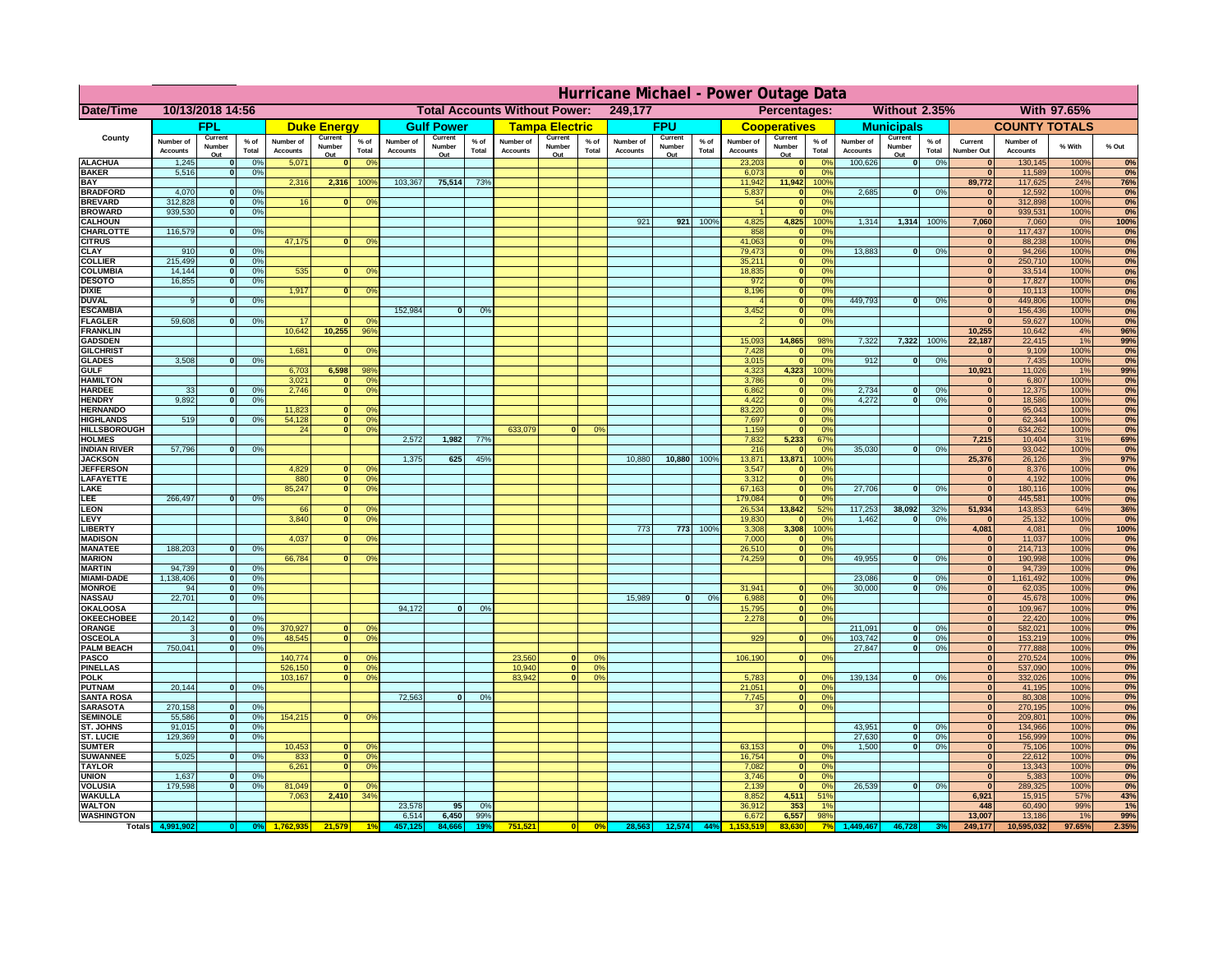# 10/13/2018 2:58 PM Hurricane Michael

| <b>Power Provider</b>                   | <b>County</b>       | <b>Number of Customers</b> | <b>Current Number Out</b> | <b>Outage Percentage</b> | <b>Estimated Restore Time</b> |
|-----------------------------------------|---------------------|----------------------------|---------------------------|--------------------------|-------------------------------|
|                                         |                     |                            |                           |                          |                               |
| <b>Gulf Power Company</b>               | BAY                 | 103,367                    | 75,514                    | 73.05%                   | <b>TBD</b>                    |
| City of Tallahassee                     | LEON                | 117,253                    | 38,092                    | 32.49%                   | TBD                           |
| Talquin Electric Cooperative, Inc.      | GADSDEN             | 15,093                     | 14,865                    | 98.49%                   | >5 days                       |
| Talquin Electric Cooperative, Inc.      | LEON                | 26,534                     | 13,842                    | 52.17%                   | >5 days                       |
| West Florida Electric Cooperative, Inc. | <b>JACKSON</b>      | 13,824                     | 13,824                    | 100.00%                  | >5 days                       |
| Gulf Coast Electric Cooperative, Inc.   | BAY                 | 11,942                     | 11,942                    | 100.00%                  | >5 days                       |
|                                         | <b>JACKSON</b>      | 10,880                     | 10,880                    | 100.00%                  |                               |
| Florida Public Utilities Corporation    |                     |                            |                           |                          | >5 days                       |
| Duke Energy                             | <b>FRANKLIN</b>     | 10,642                     | 10,255                    | 96.36%                   | TBD                           |
| <b>Duke Energy</b>                      | <b>GULF</b>         | 6,703                      | 6,598                     | 98.43%                   | <b>TBD</b>                    |
| <b>Gulf Power Company</b>               | WASHINGTON          | 6,514                      | 6,450                     | 99.02%                   | TBD                           |
| West Florida Electric Cooperative, Inc. | <b>HOLMES</b>       | 7,539                      | 5,197                     | 68.93%                   | >5 days                       |
| City of Quincy                          | GADSDEN             | 4,768                      | 4,768                     | 100.00%                  | TBD                           |
| Talquin Electric Cooperative, Inc.      | <b>WAKULLA</b>      |                            | 4,511                     | 50.96%                   | >5 days                       |
|                                         |                     | 8,852                      |                           |                          |                               |
| Gulf Coast Electric Cooperative, Inc.   | <b>GULF</b>         | 4,323                      | 4,323                     | 100.00%                  | >5 days                       |
| West Florida Electric Cooperative, Inc. | WASHINGTON          | 4,235                      | 4,120                     | 97.28%                   | >5 days                       |
| Talquin Electric Cooperative, Inc.      | LIBERTY             | 3,308                      | 3,308                     | 100.00%                  | >5 days                       |
| West Florida Electric Cooperative, Inc. | <b>CALHOUN</b>      | 2,977                      | 2,977                     | 100.00%                  | >5 days                       |
| Gulf Coast Electric Cooperative, Inc.   | WASHINGTON          | 2,437                      | 2,437                     | 100.00%                  | >5 days                       |
| <b>Duke Energy</b>                      | <b>WAKULLA</b>      | 7,063                      | 2,410                     | 34.12%                   | <b>TBD</b>                    |
|                                         |                     |                            |                           |                          |                               |
| Duke Energy                             | BAY                 | 2,316                      | 2,316                     | 100.00%                  | TBD                           |
| <b>Gulf Power Company</b>               | <b>HOLMES</b>       | 2,572                      | 1,982                     | 77.06%                   | <b>TBD</b>                    |
| Gulf Coast Electric Cooperative, Inc.   | CALHOUN             | 1,848                      | 1,848                     | 100.00%                  | >5 days                       |
| City of Havana                          | <b>GADSDEN</b>      | 1,391                      | 1,391                     | 100.00%                  | <b>TBD</b>                    |
| City of Blountstown                     | CALHOUN             | 1,314                      | 1,314                     | 100.00%                  | TBD                           |
|                                         |                     |                            |                           |                          | TBD                           |
| Chattahoochee Electric                  | GADSDEN             | 1,163                      | 1,163                     | 100.00%                  |                               |
| Florida Public Utilities Corporation    | CALHOUN             | 921                        | 921                       | 100.00%                  | >5 days                       |
| Florida Public Utilities Corporation    | <b>LIBERTY</b>      | 773                        | 773                       | 100.00%                  | >5 days                       |
| <b>Gulf Power Company</b>               | <b>JACKSON</b>      | 1,375                      | 625                       | 45.45%                   | TBD                           |
| Choctawhatchee Electric Cooperative     | <b>WALTON</b>       | 36,812                     | 253                       | 0.69%                    | 24                            |
| Gulf Coast Electric Cooperative, Inc.   | <b>WALTON</b>       | 100                        | 100                       | 100.00%                  | >5 days                       |
|                                         |                     |                            |                           |                          |                               |
| <b>Gulf Power Company</b>               | <b>WALTON</b>       | 23,578                     | 95                        | 0.40%                    | <b>TBD</b>                    |
| Gulf Coast Electric Cooperative, Inc.   | <b>JACKSON</b>      | 47                         | 47                        | 100.00%                  | >5 days                       |
| Choctawhatchee Electric Cooperative     | <b>HOLMES</b>       | 293                        | 36                        | 12.29%                   | 24                            |
| Central Florida Electric Cooperative    | <b>ALACHUA</b>      | 875                        | 0                         | 0.00%                    | TBD                           |
| Central Florida Electric Cooperative    | <b>DIXIE</b>        | 7,595                      | $\mathbf 0$               | 0.00%                    | <b>TBD</b>                    |
| Central Florida Electric Cooperative    | <b>GILCHRIST</b>    | 7,424                      | $\mathbf 0$               | 0.00%                    | Restored                      |
|                                         |                     |                            |                           |                          |                               |
| Central Florida Electric Cooperative    | LAFAYETTE           | 9                          | $\pmb{0}$                 | 0.00%                    | <b>TBD</b>                    |
| Central Florida Electric Cooperative    | LEVY                | 17,513                     | 0                         | 0.00%                    | Restored                      |
| Central Florida Electric Cooperative    | <b>MARION</b>       | 9                          | $\mathbf 0$               | 0.00%                    | <b>TBD</b>                    |
| Choctawhatchee Electric Cooperative     | <b>OKALOOSA</b>     | 15,795                     | 0                         | 0.00%                    | Restored                      |
| Choctawhatchee Electric Cooperative     | <b>SANTA ROSA</b>   | 201                        | $\mathbf 0$               | 0.00%                    | Restored                      |
| City of Alachua                         | <b>ALACHUA</b>      | 4,426                      | 0                         | 0.00%                    | TBD                           |
|                                         |                     |                            |                           |                          |                               |
| City of Bartow                          | <b>POLK</b>         | 11,790                     | $\mathbf 0$               | 0.00%                    | <b>TBD</b>                    |
| City of Bushnell                        | <b>SUMTER</b>       | 1,500                      | 0                         | 0.00%                    | TBD                           |
| City of Clewiston                       | <b>HENDRY</b>       | 4,272                      | $\mathbf 0$               | 0.00%                    | <b>TBD</b>                    |
| City of Fort Meade                      | POLK                | 2,379                      | 0                         | 0.00%                    | TBD                           |
| City of Leesburg                        | LAKE                | 22,000                     | $\mathbf 0$               | 0.00%                    | <b>TBD</b>                    |
|                                         |                     |                            | $\mathbf 0$               |                          | TBD                           |
| City of Moore Haven                     | <b>GLADES</b>       | 912                        |                           | 0.00%                    |                               |
| City of Mount Dora                      | LAKE                | 5,706                      | 0                         | 0.00%                    | TBD                           |
| City of Newberry                        | <b>ALACHUA</b>      | 1,727                      | 0                         | 0.00%                    | TBD                           |
| City of Starke                          | <b>BRADFORD</b>     | 2,685                      | $\mathbf 0$               | 0.00%                    | <b>TBD</b>                    |
| City of Vero Beach                      | <b>INDIAN RIVER</b> | 35,030                     | 0                         | 0.00%                    | TBD                           |
| City of Wauchula                        | <b>HARDEE</b>       | 2,734                      | $\mathbf 0$               | 0.00%                    | <b>TBD</b>                    |
| City of Williston                       | LEVY                | 1,462                      | 0                         | 0.00%                    | TBD                           |
|                                         |                     |                            |                           |                          |                               |
| City of Winter Park                     | ORANGE              | 13,941                     | $\pmb{0}$                 | 0.00%                    | <b>TBD</b>                    |
| Clay Electric Cooperative               | <b>ALACHUA</b>      | 22,328                     | $\pmb{0}$                 | 0.00%                    | TBD                           |
| Clay Electric Cooperative               | <b>BAKER</b>        | 2,476                      | $\pmb{0}$                 | 0.00%                    | <b>TBD</b>                    |
| Clay Electric Cooperative               | <b>BRADFORD</b>     | 5,837                      | 0                         | 0.00%                    | TBD                           |
| Clay Electric Cooperative               | <b>CLAY</b>         | 79,473                     | $\pmb{0}$                 | 0.00%                    | TBD                           |
| Clay Electric Cooperative               | <b>COLUMBIA</b>     | 16,922                     | 0                         | 0.00%                    | TBD                           |
|                                         |                     |                            |                           |                          |                               |
| Clay Electric Cooperative               | <b>DUVAL</b>        | $\overline{4}$             | $\pmb{0}$                 | 0.00%                    | TBD                           |
| Clay Electric Cooperative               | <b>FLAGLER</b>      | $\overline{2}$             | 0                         | 0.00%                    | TBD                           |
| Clay Electric Cooperative               | <b>GILCHRIST</b>    | $\overline{4}$             | $\pmb{0}$                 | 0.00%                    | <b>TBD</b>                    |
| Clay Electric Cooperative               | LAKE                | 2,239                      | 0                         | 0.00%                    | TBD                           |
| Clay Electric Cooperative               | LEVY                | 712                        | $\pmb{0}$                 | 0.00%                    | <b>TBD</b>                    |
| Clay Electric Cooperative               | <b>MARION</b>       | 16,301                     | 0                         | 0.00%                    | TBD                           |
|                                         |                     |                            | $\pmb{0}$                 |                          | <b>TBD</b>                    |
| Clay Electric Cooperative               | PUTNAM              | 21,051                     |                           | 0.00%                    |                               |
| Clay Electric Cooperative               | SUWANNEE            | 5                          | 0                         | 0.00%                    | TBD                           |
| Clay Electric Cooperative               | <b>UNION</b>        | 3,746                      | $\pmb{0}$                 | 0.00%                    | <b>TBD</b>                    |
| Clay Electric Cooperative               | VOLUSIA             | 2,139                      | 0                         | 0.00%                    | TBD                           |
| <b>Duke Energy</b>                      | <b>ALACHUA</b>      | 5,071                      | $\mathbf 0$               | 0.00%                    | Restored                      |
| Duke Energy                             | <b>BREVARD</b>      | 16                         | 0                         | 0.00%                    | Restored                      |
|                                         |                     |                            | $\mathbf 0$               | 0.00%                    |                               |
| <b>Duke Energy</b>                      | <b>CITRUS</b>       | 47,175                     |                           |                          | Restored                      |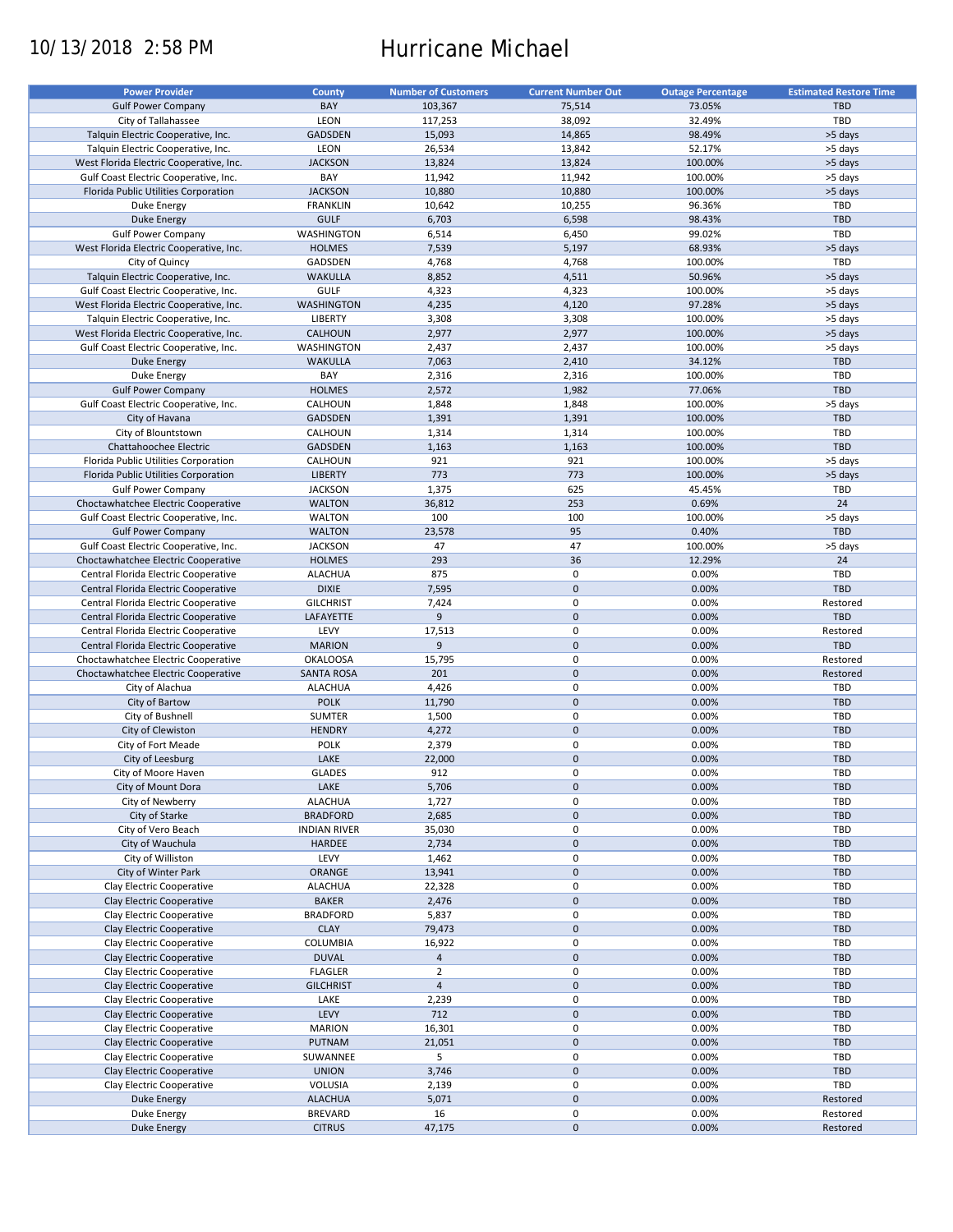## 10/13/2018 2:58 PM Hurricane Michael

| Duke Energy                                              | COLUMBIA                       | 535              | 0                      | 0.00%          | Restored   |
|----------------------------------------------------------|--------------------------------|------------------|------------------------|----------------|------------|
| <b>Duke Energy</b>                                       | <b>DIXIE</b>                   | 1,917            | $\pmb{0}$              | 0.00%          | Restored   |
| Duke Energy                                              | <b>FLAGLER</b>                 | 17               | 0                      | 0.00%          | Restored   |
|                                                          |                                |                  |                        |                |            |
| <b>Duke Energy</b>                                       | <b>GILCHRIST</b>               | 1,681            | $\mathbf 0$            | 0.00%          | Restored   |
| Duke Energy                                              | <b>HAMILTON</b>                | 3,021            | 0                      | 0.00%          | Restored   |
| <b>Duke Energy</b>                                       | <b>HARDEE</b>                  | 2,746            | $\pmb{0}$              | 0.00%          | Restored   |
|                                                          |                                |                  |                        |                |            |
| Duke Energy                                              | <b>HERNANDO</b>                | 11,823           | 0                      | 0.00%          | Restored   |
| <b>Duke Energy</b>                                       | <b>HIGHLANDS</b>               | 54,128           | $\pmb{0}$              | 0.00%          | Restored   |
|                                                          | HILLSBOROUGH                   | 24               | $\mathbf 0$            | 0.00%          | Restored   |
| Duke Energy                                              |                                |                  |                        |                |            |
| <b>Duke Energy</b>                                       | <b>JEFFERSON</b>               | 4,829            | $\mathbf 0$            | 0.00%          | Restored   |
| Duke Energy                                              | LAFAYETTE                      | 880              | $\mathbf 0$            | 0.00%          | Restored   |
| <b>Duke Energy</b>                                       | LAKE                           | 85,247           | $\pmb{0}$              | 0.00%          | Restored   |
|                                                          |                                |                  |                        |                |            |
| Duke Energy                                              | LEON                           | 66               | 0                      | 0.00%          | Restored   |
| Duke Energy                                              | LEVY                           | 3,840            | $\pmb{0}$              | 0.00%          | Restored   |
|                                                          | <b>MADISON</b>                 | 4,037            | 0                      | 0.00%          | Restored   |
| Duke Energy                                              |                                |                  |                        |                |            |
| <b>Duke Energy</b>                                       | <b>MARION</b>                  | 66,784           | $\pmb{0}$              | 0.00%          | Restored   |
| Duke Energy                                              | ORANGE                         | 370,927          | 0                      | 0.00%          | Restored   |
|                                                          | <b>OSCEOLA</b>                 | 48,545           | $\pmb{0}$              | 0.00%          | Restored   |
| <b>Duke Energy</b>                                       |                                |                  |                        |                |            |
| Duke Energy                                              | PASCO                          | 140,774          | $\pmb{0}$              | 0.00%          | Restored   |
| <b>Duke Energy</b>                                       | <b>PINELLAS</b>                | 526,150          | $\pmb{0}$              | 0.00%          | Restored   |
|                                                          |                                |                  |                        |                |            |
| Duke Energy                                              | <b>POLK</b>                    | 103,167          | 0                      | 0.00%          | Restored   |
| <b>Duke Energy</b>                                       | SEMINOLE                       | 154,215          | $\pmb{0}$              | 0.00%          | Restored   |
| Duke Energy                                              | <b>SUMTER</b>                  | 10,453           | $\pmb{0}$              | 0.00%          | Restored   |
|                                                          |                                |                  |                        |                |            |
| <b>Duke Energy</b>                                       | SUWANNEE                       | 833              | $\mathbf 0$            | 0.00%          | Restored   |
| Duke Energy                                              | <b>TAYLOR</b>                  | 6,261            | $\pmb{0}$              | 0.00%          | Restored   |
| <b>Duke Energy</b>                                       | <b>VOLUSIA</b>                 | 81,049           | $\pmb{0}$              | 0.00%          | Restored   |
|                                                          |                                |                  |                        |                |            |
| Escambia River Electric Cooperative, Inc.                | <b>ESCAMBIA</b>                | 3,452            | $\mathbf 0$            | 0.00%          | TBD        |
| Escambia River Electric Cooperative, Inc.                | <b>SANTA ROSA</b>              | 7,544            | $\pmb{0}$              | 0.00%          | <b>TBD</b> |
|                                                          | <b>MONROE</b>                  | 31,941           | $\mathbf 0$            | 0.00%          | TBD        |
| Florida Keys Electric Cooperative                        |                                |                  |                        |                |            |
| Florida Power and Light Company                          | <b>ALACHUA</b>                 | 1,245            | $\pmb{0}$              | 0.00%          | <b>TBD</b> |
| Florida Power and Light Company                          | <b>BAKER</b>                   | 5,516            | $\mathbf 0$            | 0.00%          | TBD        |
|                                                          |                                |                  | $\pmb{0}$              |                | <b>TBD</b> |
| Florida Power and Light Company                          | <b>BRADFORD</b>                | 4,070            |                        | 0.00%          |            |
| Florida Power and Light Company                          | <b>BREVARD</b>                 | 312,828          | $\mathbf 0$            | 0.00%          | TBD        |
| Florida Power and Light Company                          | <b>BROWARD</b>                 | 939,530          | $\pmb{0}$              | 0.00%          | <b>TBD</b> |
|                                                          |                                |                  |                        |                |            |
| Florida Power and Light Company                          | CHARLOTTE                      | 116,579          | 0                      | 0.00%          | TBD        |
| Florida Power and Light Company                          | <b>CLAY</b>                    | 910              | $\pmb{0}$              | 0.00%          | <b>TBD</b> |
| Florida Power and Light Company                          | <b>COLLIER</b>                 | 215,499          | 0                      | 0.00%          | <b>TBD</b> |
|                                                          |                                |                  |                        |                |            |
| Florida Power and Light Company                          | <b>COLUMBIA</b>                | 14,144           | $\pmb{0}$              | 0.00%          | <b>TBD</b> |
| Florida Power and Light Company                          | <b>DESOTO</b>                  | 16,855           | 0                      | 0.00%          | TBD        |
| Florida Power and Light Company                          | <b>DUVAL</b>                   | 9                | 0                      | 0.00%          | <b>TBD</b> |
|                                                          |                                |                  |                        |                |            |
| Florida Power and Light Company                          | <b>FLAGLER</b>                 | 59,608           | 0                      | 0.00%          | TBD        |
| Florida Power and Light Company                          | <b>GLADES</b>                  | 3,508            | $\mathbf 0$            | 0.00%          | <b>TBD</b> |
|                                                          |                                |                  |                        |                |            |
| Florida Power and Light Company                          | HARDEE                         | 33               | 0                      | 0.00%          | TBD        |
| Florida Power and Light Company                          | <b>HENDRY</b>                  | 9,892            | $\pmb{0}$              | 0.00%          | <b>TBD</b> |
| Florida Power and Light Company                          | <b>HIGHLANDS</b>               | 519              | $\pmb{0}$              | 0.00%          | TBD        |
|                                                          |                                |                  |                        |                |            |
| Florida Power and Light Company                          | <b>INDIAN RIVER</b>            | 57,796           | $\pmb{0}$              | 0.00%          | <b>TBD</b> |
| Florida Power and Light Company                          | LEE                            | 266,497          | 0                      | 0.00%          | TBD        |
| Florida Power and Light Company                          | MANATEE                        | 188,203          | $\mathbf 0$            | 0.00%          | <b>TBD</b> |
|                                                          |                                |                  |                        |                |            |
| Florida Power and Light Company                          | <b>MARTIN</b>                  | 94,739           | $\mathbf 0$            | 0.00%          | TBD        |
| Florida Power and Light Company                          | MIAMI-DADE                     | 1,138,406        | $\pmb{0}$              | 0.00%          | <b>TBD</b> |
| Florida Power and Light Company                          | <b>MONROE</b>                  | 94               | 0                      | 0.00%          | TBD        |
|                                                          |                                |                  |                        |                |            |
| Florida Power and Light Company                          | NASSAU                         | 22,701           | $\mathbf 0$            | 0.00%          | <b>TBD</b> |
| Florida Power and Light Company                          | OKEECHOBEE                     | 20,142           | 0                      | 0.00%          | TBD        |
| Florida Power and Light Company                          | ORANGE                         | 3                | $\pmb{0}$              | 0.00%          | <b>TBD</b> |
|                                                          |                                |                  |                        |                |            |
| Florida Power and Light Company                          | OSCEOLA                        | 3                | 0                      | 0.00%          | TBD        |
| Florida Power and Light Company                          | PALM BEACH                     | 750,041          | $\pmb{0}$              | 0.00%          | <b>TBD</b> |
| Florida Power and Light Company                          | PUTNAM                         | 20,144           | 0                      | 0.00%          | TBD        |
|                                                          |                                |                  |                        |                |            |
| Florida Power and Light Company                          | SARASOTA                       | 270,158          | $\pmb{0}$              | 0.00%          | <b>TBD</b> |
| Florida Power and Light Company                          | SEMINOLE                       | 55,586           | 0                      | 0.00%          | TBD        |
|                                                          |                                |                  |                        |                |            |
|                                                          |                                |                  |                        |                |            |
| Florida Power and Light Company                          | ST. JOHNS                      | 91,015           | $\mathbf 0$            | 0.00%          | TBD        |
| Florida Power and Light Company                          | ST. LUCIE                      | 129,369          | 0                      | 0.00%          | TBD        |
|                                                          |                                |                  |                        |                |            |
| Florida Power and Light Company                          | SUWANNEE                       | 5,025            | 0                      | 0.00%          | <b>TBD</b> |
| Florida Power and Light Company                          | <b>UNION</b>                   | 1,637            | 0                      | 0.00%          | TBD        |
| Florida Power and Light Company                          | <b>VOLUSIA</b>                 | 179,598          | 0                      | 0.00%          | <b>TBD</b> |
|                                                          |                                |                  |                        |                |            |
| Florida Public Utilities Corporation                     | NASSAU                         | 15,989           | 0                      | 0.00%          | Restored   |
| Fort Pierce Utilities Authority                          | ST. LUCIE                      | 27,630           | $\pmb{0}$              | 0.00%          | <b>TBD</b> |
| Gainesville (Gainesville Regional Utilities - GRU)       | <b>ALACHUA</b>                 | 94,473           | 0                      | 0.00%          | TBD        |
|                                                          |                                |                  |                        |                |            |
| Glades Electric Cooperative, Inc.                        | <b>GLADES</b>                  | 3,015            | $\pmb{0}$              | 0.00%          | <b>TBD</b> |
| Glades Electric Cooperative, Inc.                        | HARDEE                         | 0                | $\pmb{0}$              |                | TBD        |
|                                                          |                                |                  |                        |                |            |
| Glades Electric Cooperative, Inc.                        | <b>HENDRY</b>                  | 3,530            | $\pmb{0}$              | 0.00%          | <b>TBD</b> |
| Glades Electric Cooperative, Inc.                        | <b>HIGHLANDS</b>               | 7,321            | 0                      | 0.00%          | TBD        |
| Glades Electric Cooperative, Inc.                        | OKEECHOBEE                     | 2,278            | $\pmb{0}$              | 0.00%          | <b>TBD</b> |
|                                                          |                                |                  |                        |                |            |
| Green Cove Springs Electric<br><b>Gulf Power Company</b> | <b>CLAY</b><br><b>ESCAMBIA</b> | 3,889<br>152,984 | $\pmb{0}$<br>$\pmb{0}$ | 0.00%<br>0.00% | TBD<br>TBD |